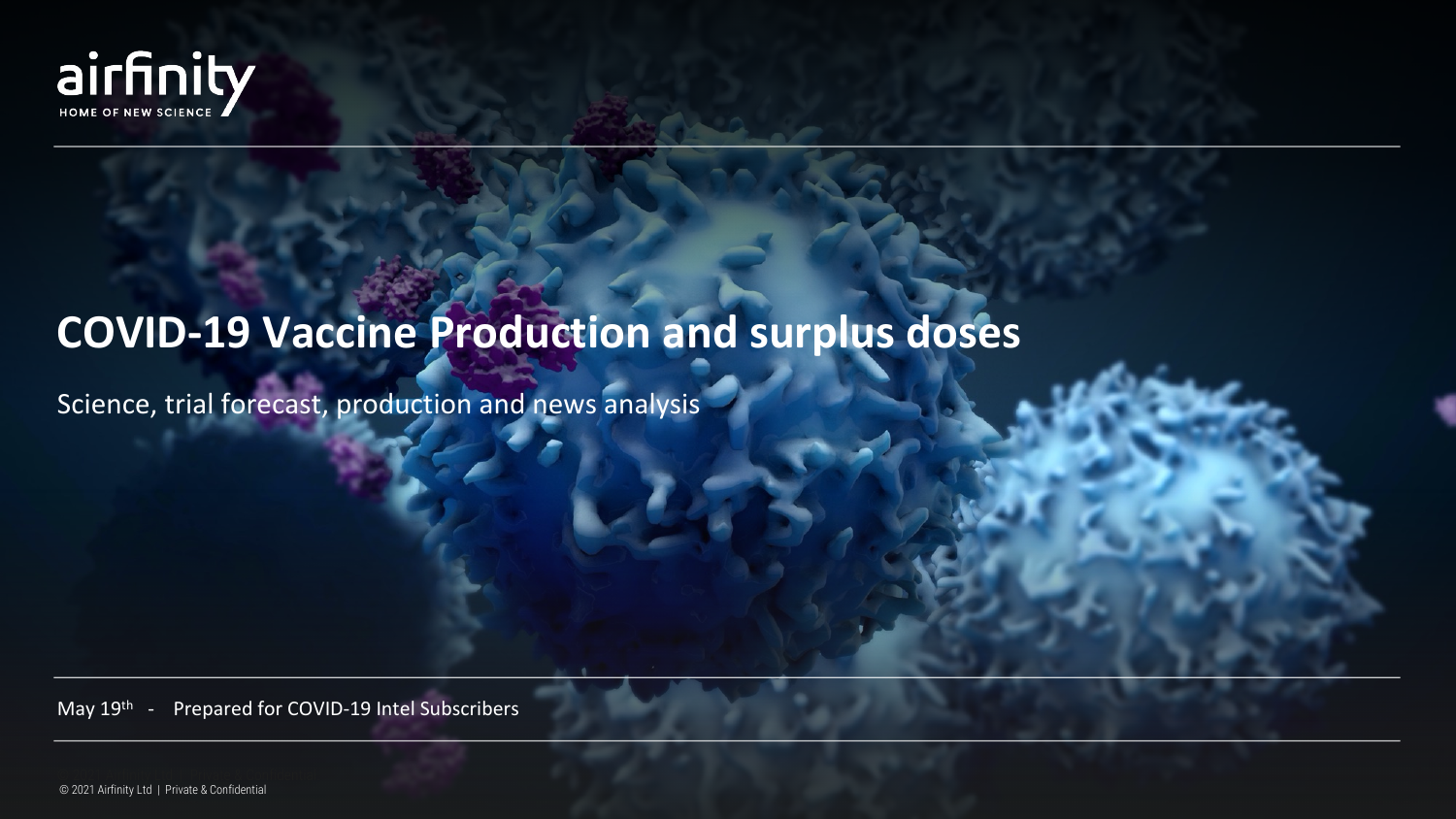#### **Production forecasts use real-time data**



Airfinity production forecast methodology

Data was collected on stated annual production capacity for each vaccine manufacturing facility globally, which is used to build a deterministic model. The three main inputs for each facility are company stated production, real observed production, and assumptions on scale-up time. Airfinity tracks the production and deliveries of vaccine doses by each site where vaccine manufacture is underway. Start dates for the bulk production at sites yet to come online are estimated based on when the relevant vaccine is expected to publish phase 3 efficacy data and be approved. A production facility usually takes 3-4 months to reach capacity, an assumption based on expert insight. When available, a production forecast is matched up to observed data and any discrepancies result in adjustments to the forecasting model. This approach generates forecast over time of the total number of doses produced for each vaccine across the globe.

- 1. The **observed** deliveries of vaccines to specific countries are collected and timestamped, giving a timeseries of **observed vaccine production**.
- 2. The supplied countries are linked to production facilities, so we can calculate the **production from each site**.
- 3. We have assumed start dates for bulk production at each site and we have the assumption, based on expert insight, that it usually takes **3-4 months for each production facility to reach**

#### **capacity**.

4. When available, we match up our **production forecast** to **observed data**, if the forecast is overperforming we slow it down, whereas if it is underperforming we speed it up. Where there is no observed data we follow the general rule that production will take 3-4 months to output at capacity.

Below is an example of production scale up and observed data for **one facility**:

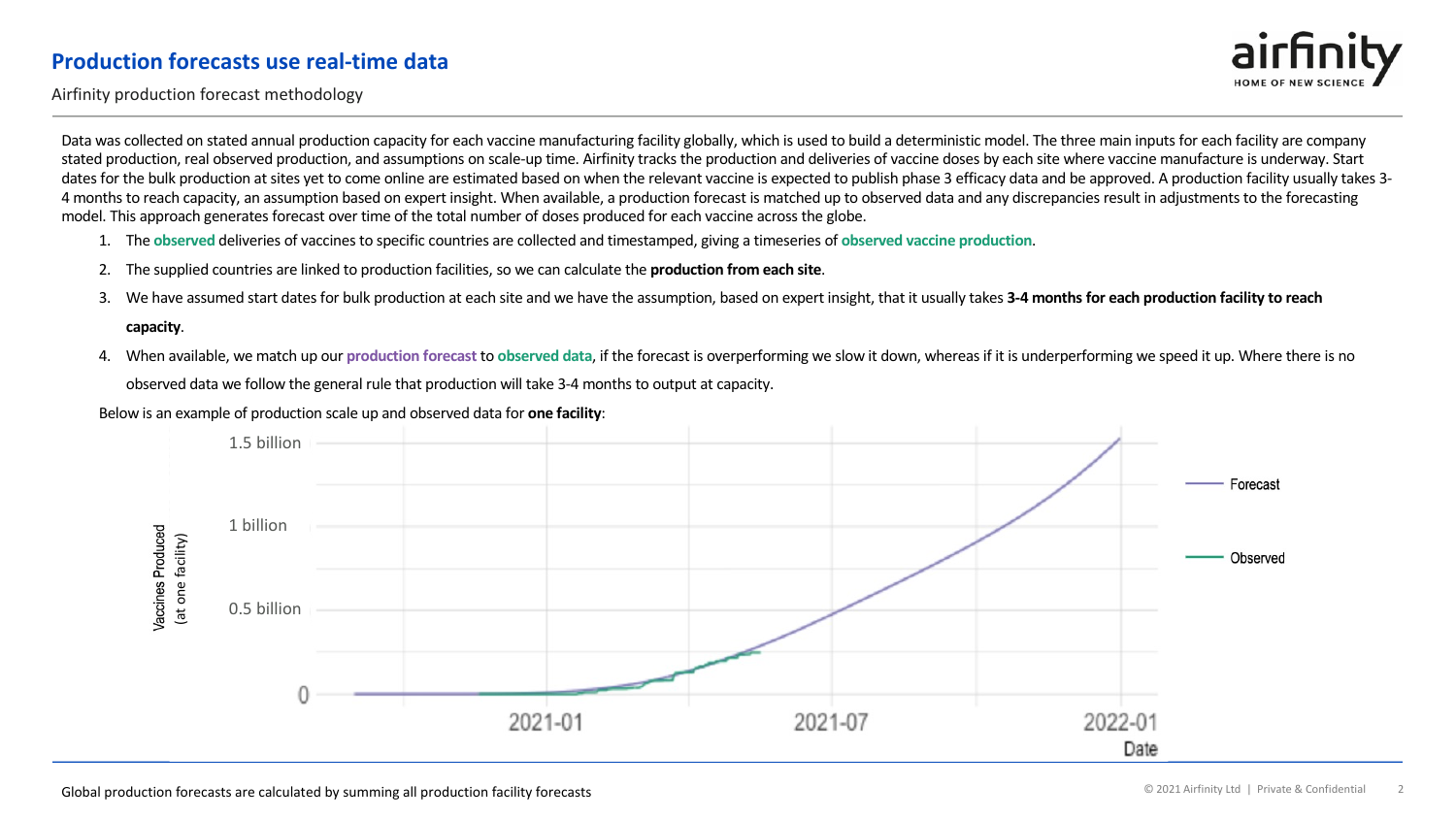## **Vaccine production could exceed 10 billion, if more vaccines come through the pipeline**



Vaccine production forecast split by candidate



Forecasted on 19/05/2021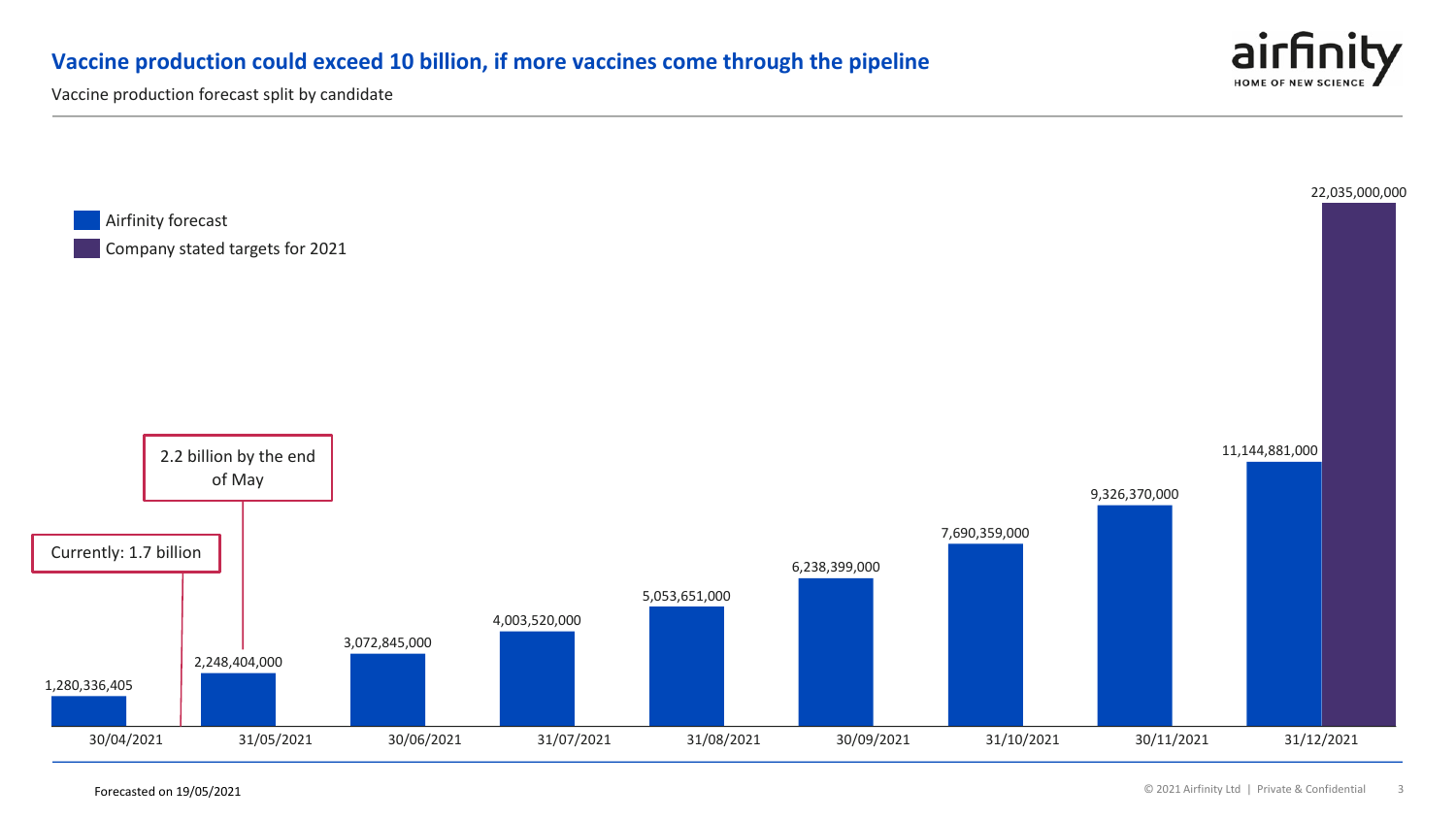#### **Vaccine production could exceed 10 billion, if more vaccines come through the pipeline**



11,144,881,000

Vaccine production forecast split by candidate

#### **Other vaccines**



2,248,404,000

of May

'Other' vaccines are those in earlier stages of clinical trials and have been added to the forecast, based on their current stated annual production. Here, we have had to estimate when they will start producing at scale, assuming that they make it through clinical trials, and we assume the scale up time each, however this may differ.



1,280,336,405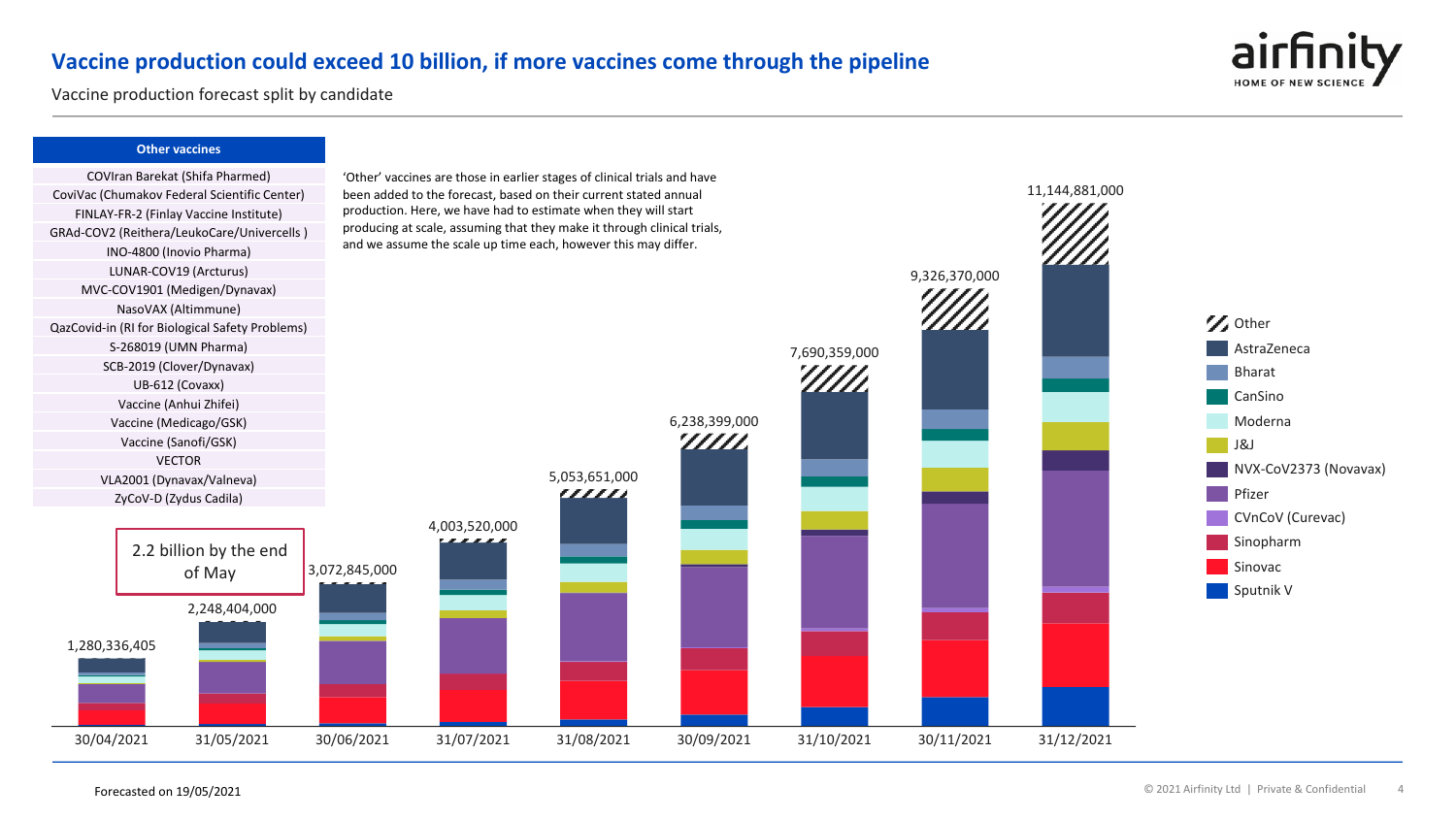## **Many vaccine candidates in early phase trials are coming through pipeline and expected in 2021**



Overview of candidates and clinical trial phase and news this week

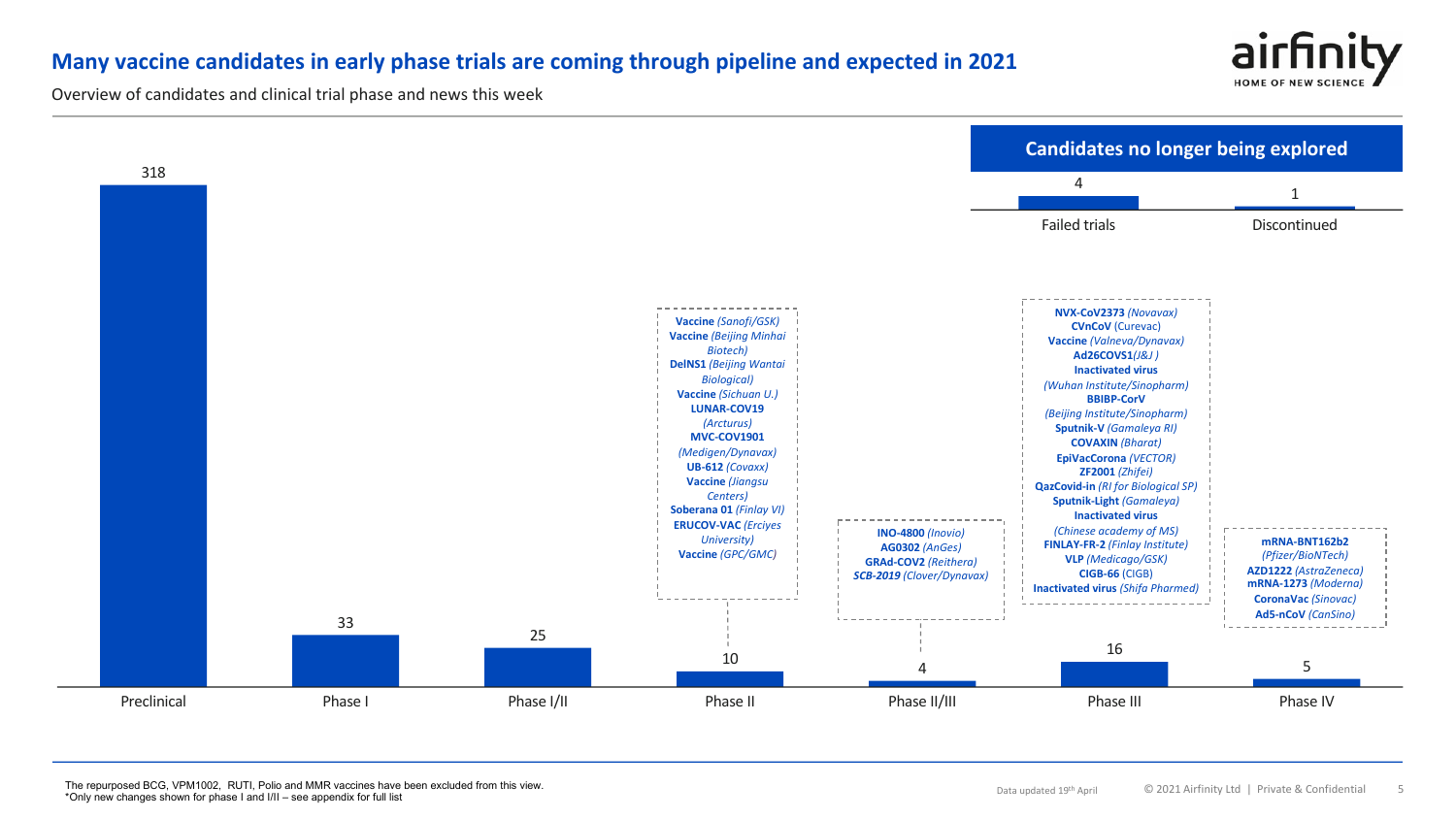#### **Vast majority of vaccine manufacturing deals have involved a collaboration**

An analysis of the number of collaborations confirmed for vaccine manufacturing



Includes public collaborations; many source material suppliers are not public

Data as of 19/05/2021

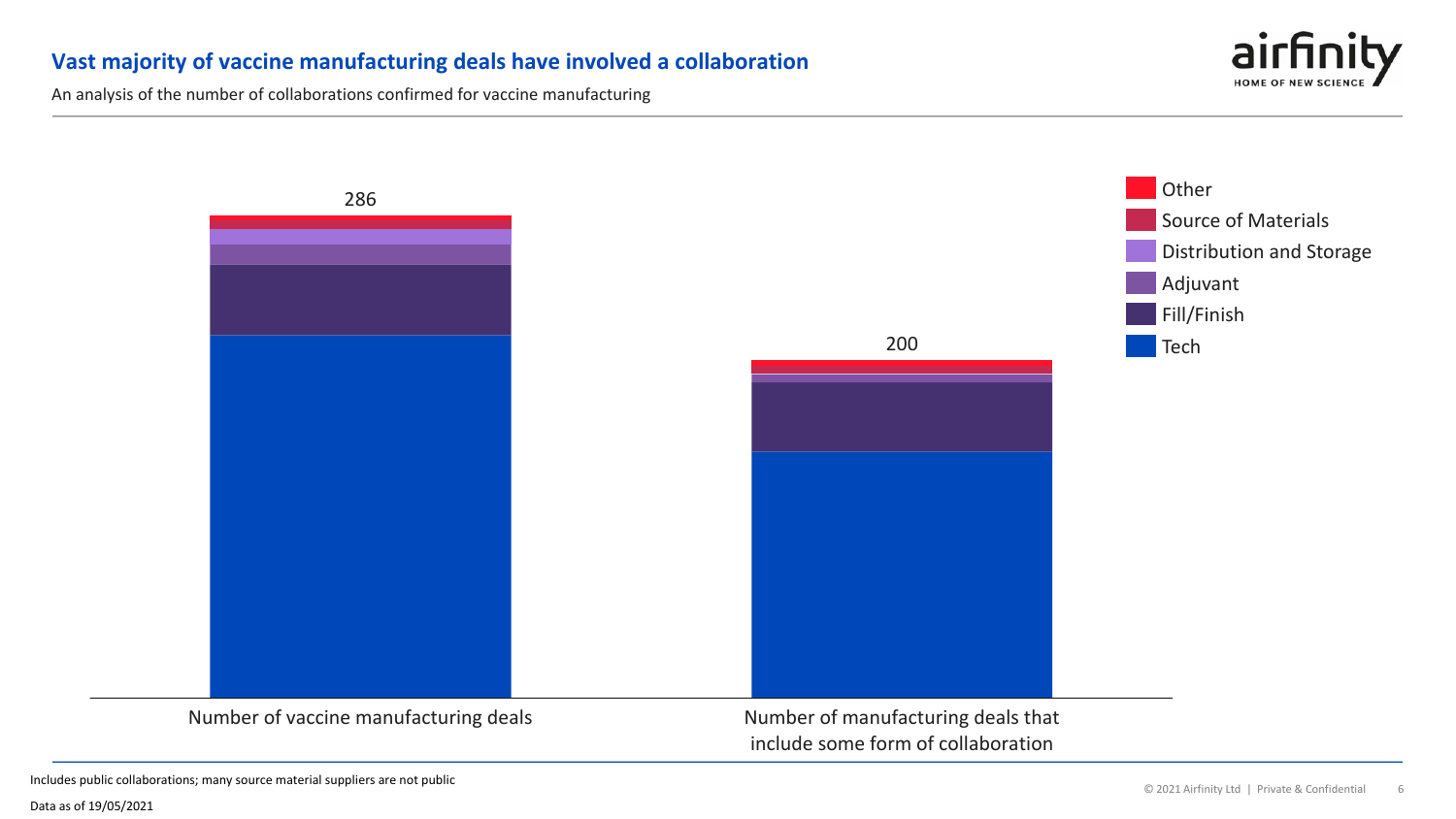

**Copyright notice** All intellectual property rights in this publication and the information published herein are the exclusive property of Airfinity and may only be used under licence from Airfinity. Without limiting the foregoing, by accessing this publication you agree that you will not copy or reproduce or recirculate or distribute or use any part of its contents in any form or for any purpose whatsoever except under valid licence from Airfinity. Unauthorised distribution is strictly prohibited.

**Disclaimer** The data and other information published herein are provided on an "as is basis". Airfinity makes no warranties, express or implied, as to the accuracy, adequacy, timeliness, or completeness of the data or fitness for any particular purpose. Airfinity shall not be liable for any loss, claims or damage arising from any party's reliance on the data and disclaim any and all liability relating to or arising out of use of the data to the full extent permissible by law.

**Production forecast disclaimer** the research team collect information of deliveries and source of supply from publicly available sources and use this as a proxy to estimate how many doses have been exported from a certain manufacturing facility. Airfinity are not able to assess if stockpiles of vaccines have accrued at certain facilities. Production estimates are for production of the vaccine product and does not include the fill/finish of vaccines.